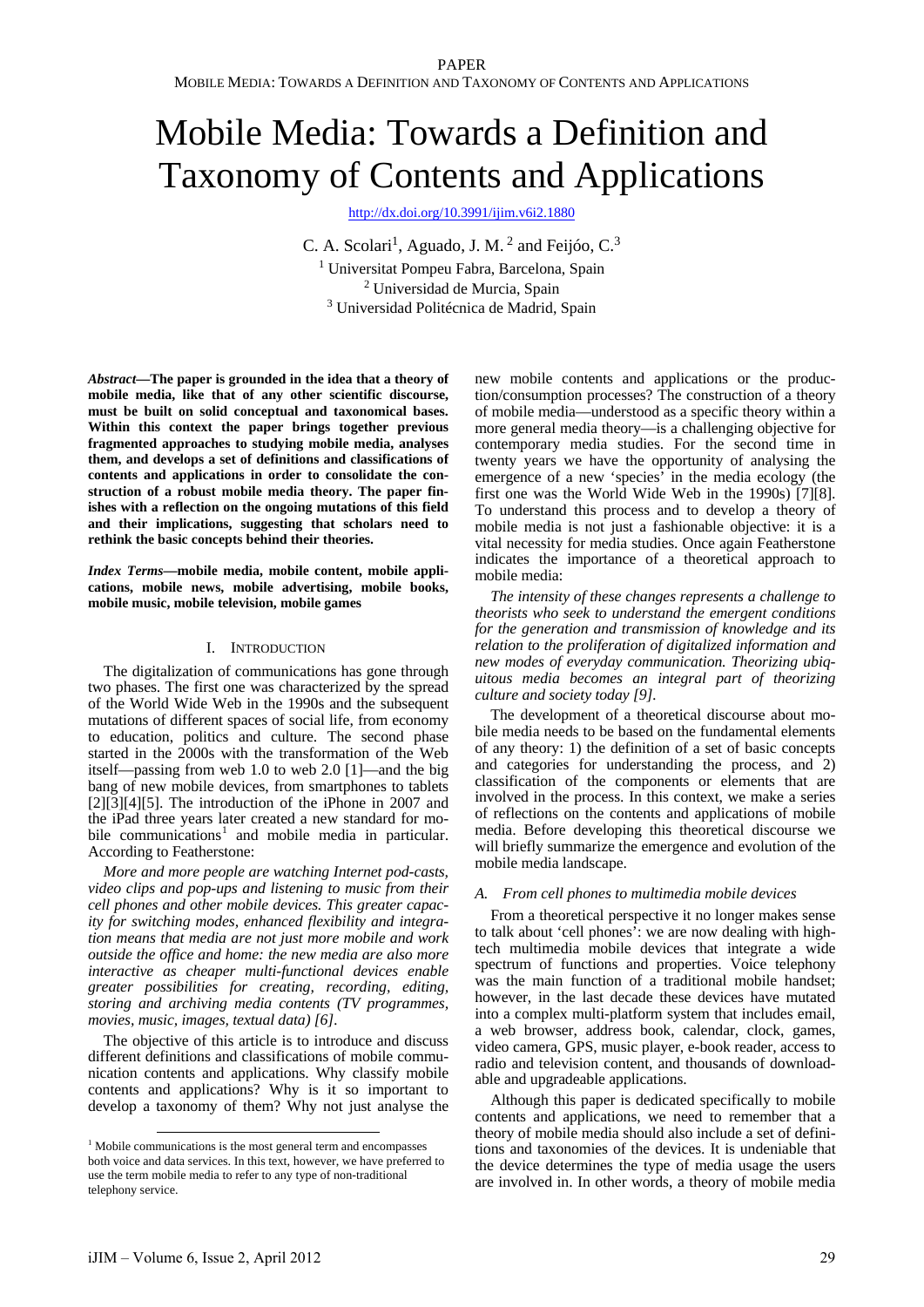must delimit its object: Are we just talking about the so-called 'smartphones' in contraposition to regular<sup>[2](#page-1-0)</sup> phones? Can we consider tablets and netbooks as mobile devices? Is a videogame console such as Nintendo DS a mobile device? What about e-book readers like Amazon's Kindle Fire? Can we place these devices in the same category as smartphones? The construction of a solid theoretical discourse should start with these basic semantic foundations.

## *B. From voice to broadband multimedia contents*

The contents of mobile devices have evolved from verbal to multimedia. For almost one century oral communication was the content of telephones and continued to be so for the first generation (analogue) and second generation (digital) of cell phones. The digitalization of the second generation of mobile communications led to the Short Message Service (SMS) being included in the contents in the 1990s, signalling the beginning of the transformation of this verbal dimension into new modes of mobile communication. Born within the context of radiotelegraphy and as a mechanism for controlling the radio channel, the SMS standard was introduced into the Global System for Mobile Communications (GSM) in 1985. The first SMS was sent over the Vodafone GSM network in the United Kingdom on 3 December 1992, and one year later was commercially developed in Sweden and Finland. After initial slow growth the SMS expanded explosively in the late 1990s [10].

After the success of SMS the mobile industry applied linear logic and put their money on what seemed to be at the time logical extensions of the SMS model. These initiatives consisted mainly in MMS (Multimedia Message Service), in which it was possible to send pictures as well as text, and videoconferencing, that is, not only audio communications but audio and video at the same time. Without exaggerating it can be said that both were com-plete flops in terms of market adoption.<sup>[3](#page-1-1)</sup>

During the 2000s the *multimediatization* of mobile devices progressed slowly in a complex process that could be considered one of the possible dimensions of a more general media *convergence* [13]. During this process cultural industries with the support of mobile operators launched several initiatives to explore the opportunities of this new domain [14], and therefore a vast range of new mobile contents was born during this decade. According to Feijóo et al. [15] the most usual mobile contents are:

- Mobile television and video (broadcasting television and on-demand video services),
- Mobile music, ringtones, back tones, full-tracks, etc. (both in streaming and downloading modes),
- Mobile gaming,
- Mobile adult (images and video),
- Mobile personalization (wallpapers, images, etc.),
- Mobile user-generated content,
- Mobile publishing (books and magazines),
- Mobile advertising,

• Mobile gambling.

In this context the mobile device 'is not merely another platform for content distribution, and to view it simply as the transformation of existing content into the mobile realm is to neglect some of its most promising aspects' [16].

# *C. The explosive diffusion of mobile applications and the emergence of mobile platforms*

The arrival of the iPhone in 2007 and the opening of the Apple App Store on July 2008 created a new technoeconomic model for mobile communications that completely disrupted the structure of the industry and the cautious and 'linear' thinking predominant at the time.

The lesson learnt from the previous stage was that success in providing mobile contents and applications requires the cooperation of all the different players involved. However, because the large number of activities and players in the ecosystem increases the transaction costs it is logical to integrate as many activities as possible or at least keep them under some control. This was the origin of the "platformization" of the mobile media domain [17].

All platforms have a relatively common structure. For instance, Apple's platform is composed of four main components: the iPhone-iPod-iPad as the mobile/portable devices (with Apple iOS as the operating system), the App Store in which applications are available for users to download, the iTunes software as the billing and control system, and a software development kit (SDK) for interested parties. This same model has been imitated, for instance, by Google (the Android suite, the smartphones based on it, its application store, and a set of software facilities for developers) and Microsoft (Windows Mobile, smartphones using this operating system, an application store and the corresponding SDK). In the case of Nokia the model was already partly in place before the iPhone was introduced into the market, and it included its own handsets, the Symbian operating system for mobile devices and the Ovi services and application store. However, the Ovi store has been shut since 2011 and there are considerable uncertainties regarding the evolution of Symbian after the alliance of Nokia with Microsoft. Other major players in the mobile ecosystem have followed similar steps in their approach to building mobile platforms, and, for instance, RIM (Blackberry), Palm, Samsung, Sony-Ericsson, Sun, Qualcomm, vendor independent platforms, the mobile operators themselves (Vodafone, Telefonica, etc.), and even Facebook, have announced and set up—application stores and software platforms for interested parties.

The App Store was a service created to download applications for the iPhone and iPod Touch; in a few months the market exploded and thousands of applications joined the App Store. The expansion of this market was a sudden dramatic phenomenon: the number of applications went from 500 in July, 2008 to more than 500 000 in October 2011 [18]. In October 2008 Google followed Apple and launched the Android Market for mobile devices using the Android operating system. In July 2011 the Android Market included more than 2.5 million applications [19]. In April 2010 the Apple iPad emerged into the mobile media ecosystem and contributed to expanding the number of the App Store applications and users.

<span id="page-1-0"></span><sup>&</sup>lt;sup>2</sup> Also called 'feature' phones. It is interesting to note that even the market segment of this device is evolving to include increasingly advanced displays, use of audio full-tracks and cameras.

<span id="page-1-1"></span><sup>&</sup>lt;sup>3</sup> See the revealing work of Jensen [11] for an examination of MMS, and Feijóo, Gómez-Barroso and Ramos [12] for a general review on including video in the mobile sphere.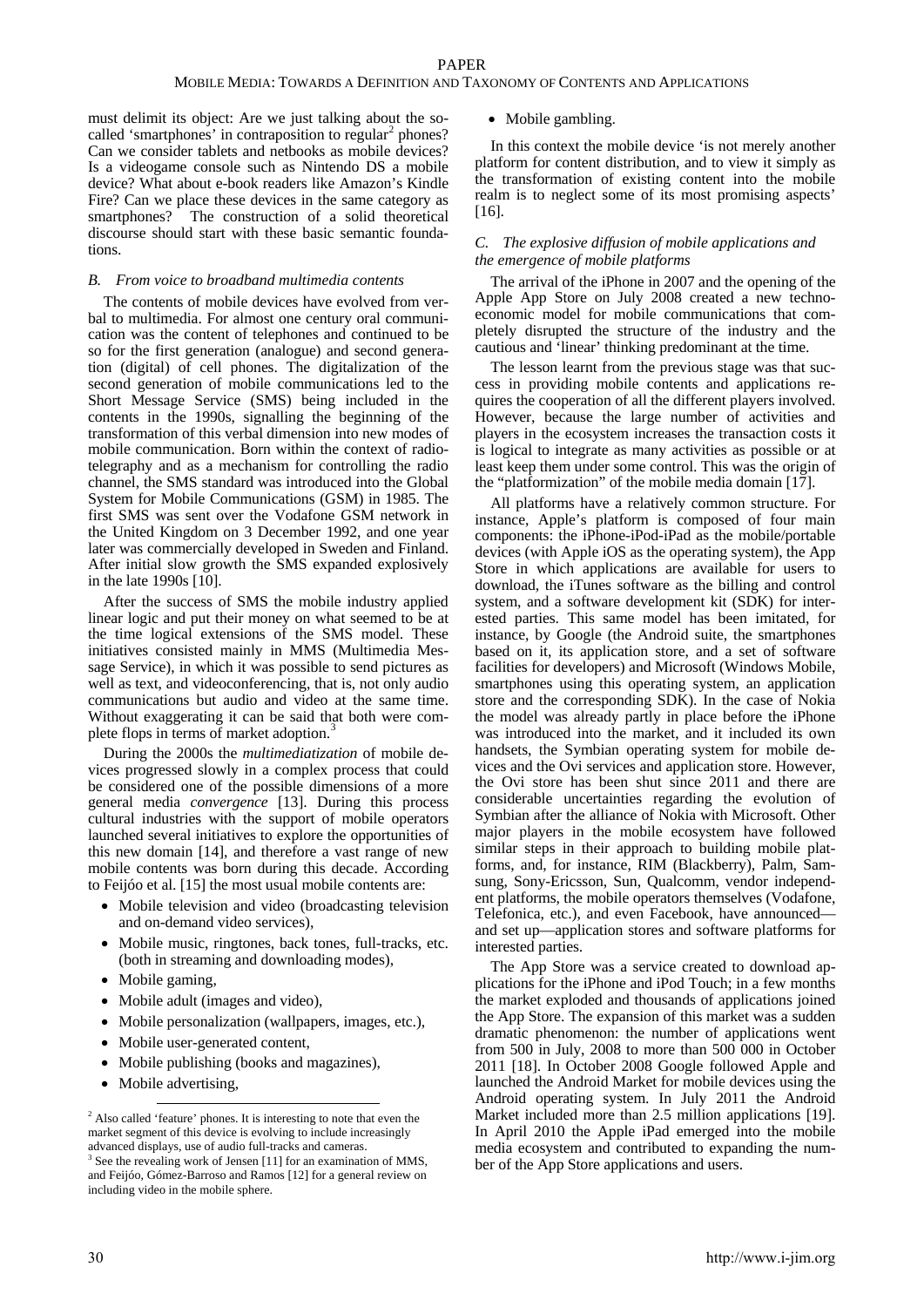There are a number of differences between the Android Market and the Apple App Store, some of which are mainly of interest to end-users and others to developers [20]:

- Open vs. Closed System: Whereas Apple's system is a closed one, Android Market provides an open environment for developers. In the case of Apple, the applications must be submitted for review and the company is the one who ultimately decides which applications can and cannot be included in the App Store. In the Android Market, developers can publish their applications directly on the market and developers are encouraged to use open-source and Linux platforms. Both systems support community ratings and comments that establish a hierarchy in the market.
- Refunds: The Android Market allows the end-user to obtain a refund if the application is uninstalled within 24 hours of purchase. The Apple App Store does not offer refunds on applications.
- Developer Initiation Fee: Android Market charges a fee of US\$25 to sign up as a developer while the Apple App Store charges \$99 to become a developer. Both markets receive 30% of any application sale; however, Apple keeps this 30% while Google pays the 30% to the wireless carriers.
- Competition: There is less competition in Android Market for developers trying to bring their new application to the attention of end-users. However, as Android Market is self-organized it has few high quality apps and a lot of junk software (i.e. spam ringtone apps): 'These apps are damaging to companies that are building legitimate Android music apps [...] Developers and users are getting fed up and it's time for Google to clean up the house' [21].
- Earnings: In May 2011, Apple approved its 500,000th app, 37% of all apps are free and the average price is US\$3.64 [22]. On 21 May 2011, Google announced that the number of apps in Android Market had increase by 28,000 in April 2011 (57% of them were free in 2009) [23].
- Amateurism/Open-source culture: The lack of an approval process makes it more possible for hobbyist projects to exist in Android. This platform has attracted more developers from the open source and Linux world who are used to making their applications available for free [24].

As we can see the mobile application market is another battlefield for the big actors of the media ecosystem, but at the same time, the basic agreements between those large armies (mobile device producers, content creators, telephone operators, entertainment and media industries etc.) allow the market to expand. The key actors in the mobile economy have joined forces in various combinations 'to make mobiles an important and distinctive platform for contemporary media consumption, exchange, and production' [25].

In summary, the combination of new possibilities in the handset (touch screen, motion sensor, precise location system, enhanced display, heavy storage, high-quality audio, embedded camera) and the ubiquitous connection to the network has allowed many innovations to be developed, including application stores, accessing content online while on the move, keeping in continuous contact with social networks, consuming content across several media, and taking advantage of the unique features of the mobile domain: personalization and context-awareness (location as a prime example).

# *D. Towards a taxonomy of mobile contents and applications*

The first step in constructing a theoretical discourse is to define the concepts. In the mobile domain, a particular fusion between application and content takes place, merging actions and functions with meanings and contexts. A specific differentiation between applications and contents is therefore necessary. According to Wikipedia an *application* is a 'computer software designed to help the user to perform singular or multiple related specific tasks' [26]. Application software is contrasted with system software and middleware, which manage and integrate a computer's capabilities but are generally not directly applied to perform tasks.C*ontent* is a 'set of information and experiences that may provide value for an end-user/audience in specific contexts. Content may be delivered via any medium' [27]. However, from the perspective of user experience, applications and contents seem to be inextricably connected in the mobile environment [28].

The explosion of new devices, applications and contents seems to challenge both definitions. Should the new iMagazines for iPads be considered as a content or an application? And what about digital books? Are they a content or an application? The iPad has an optional iBooks application that can be downloaded from the App Store that displays books and other ePub-format contents downloaded from the iBookstore. In this context: Is the application an interface that permits the user to consume a content?

At the end of the paper we'll come back to the definitions. In the following sections we'll describe the most important classifications of mobile contents (Sections II-V) and applications (Sections VI and VII). Considering that the present research is based in Spain, when possible we'll include examples from the Spanish mobile market in each category.

#### II. CONTENT CLASSIFICATION: GENRE/PURPOSE

The mobile content domain consists of a heterogeneous and fragmented digital ecosystem. How can we introduce an order into this chaotic environment? Mobile contents have been classified from different perspectives. As Feijóo et al. indicate, 'most usual classifications are just translations of other industries into the mobile domain and fail to gauge the attributes of mobile content that can drive its evolution' [29].

As the number of items swelled, application and content stores began to classify their products based on a mix of genre criteria (e.g. games), and contextual use criteria (e.g. lifestyle). This particular mix seems to follow the standards of category management in merchandising [30]. But genre-based classifications are not only derived from their relation to the commercial environment and everyday activities: they are also influenced by standard media content. In the beginning of mass media theories researchers considered that media could be used for informing, advertising and amusement. This taxonomy is based on the content genre (e.g. news, advertisement, videogames, etc.) and the final purpose of the communication (e.g. to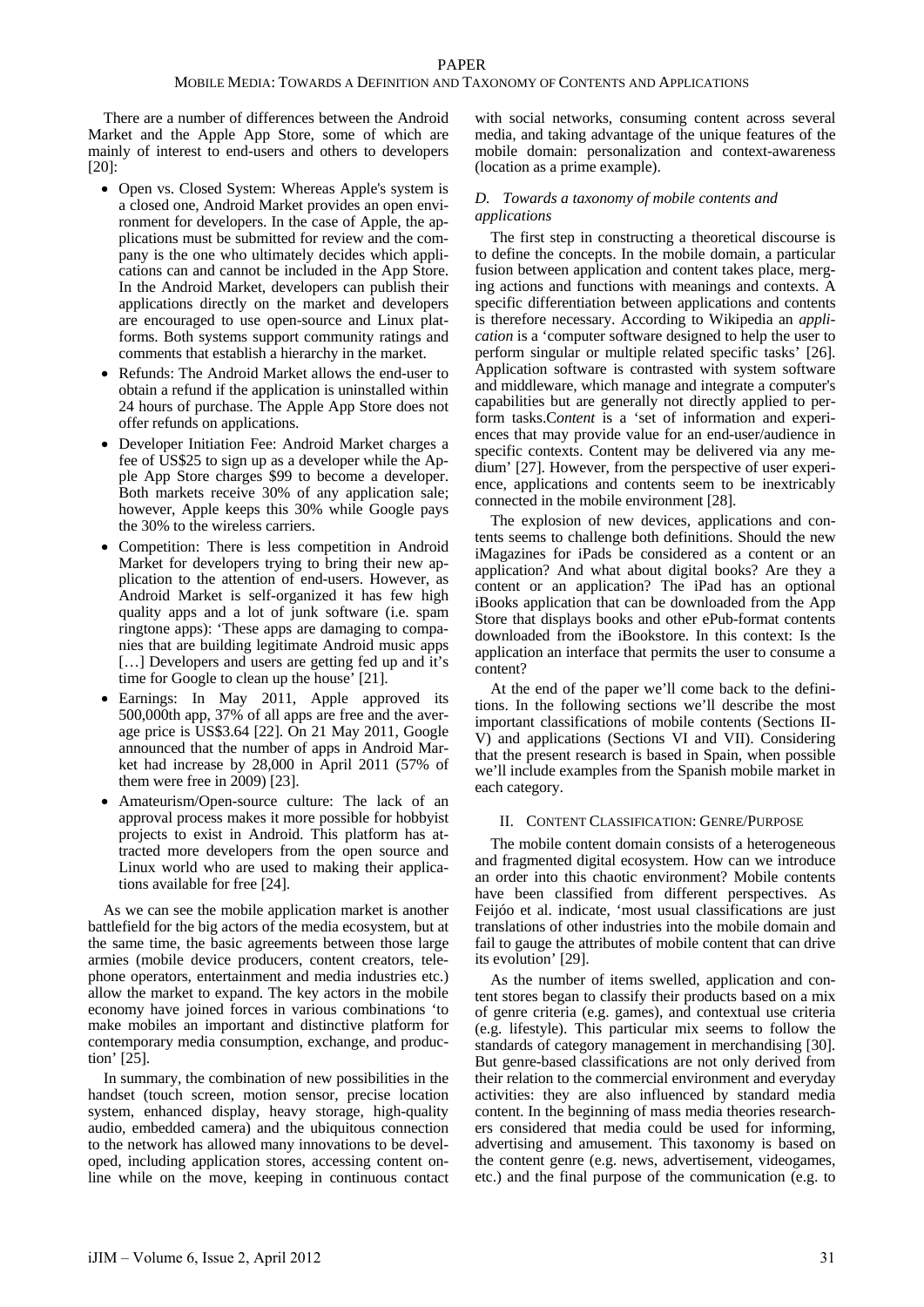inform, to promote, to play, etc.); originating in the literature, it was taken by traditional media studies and adapted to the mobile communication environment. In this context we can identify different categories of contents, like news, advertising, leisure (books, music, photos and audio-visual contents) and education. In view of their specific characteristics (interactivity, market strength, cultural importance), videogames are usually considered as an independent category.

#### *A. News/Information*

Mobile journalism may be considered from the perspective of the professional (that is the 'mojo' or *mobile journalist*) or the user. In the first case mobile journalism is a professional practice based on creating and diffusing news with simple portable tools; news items are usually posted either in online publications, social networks like You-Tube, newspaper websites or in the print editions of newspapers.

For many journalists 'common mobile phones are increasingly digital media toolkits featuring various combinations and configurations of text and multimedia message capability, still and video cameras, GPS locators, radio and TV receivers, and a range of software applications from games to personal organizers. As a production device and a media form the mobile phone is becoming increasingly interesting to news organizations seeking to make use of both professional and amateur content recorded in the field' [31].

From the perspective of users the SMS information channels should be considered the chief mobile news source, later expanded with the inclusion of MMS. In recent years social platforms like Twitter have become a successful environment for receiving, producing and exchanging news. In Spain the Catalonian Audio-Visual Media Corporation (CCMA) implemented an SMS and MMS information service that adapted broadcast radio and television news into mobile contents. As devices progressively enhance their connecting and computing capabilities, new forms of distributing journalistic content evolve: light mobile websites, Bluetooth (mostly within promotion strategies at commuting points in big cities like in the Madrid subway), QR Codes, off-line downloadable micro-editions (like the sports newspaper *Marca*), etc. However, since the evolution of smartphones and tablets, branded applications seem to be the most promising way of distributing and consuming mobile news as well as implementing cross-media content distribution in webbased multimedia portals; see, for instance, the Catalonian TV apps<sup>[4](#page-3-0)</sup> and the Spanish public television TVE video  $apps<sup>5</sup>$  for news and sports. For a recent review of the distribution of mobile journalistic content in Spain see [32].

# *B. Marketing/Advertising*

As they are strongly linked to the user's everyday life and identity, marketing experts believe that mobile devices are the perfect tool for promoting products and brand images. Mobile marketing includes using mobile platforms for sending messages (SMS, MMS), downloading applications or surfing the web for interactive advertising purposes. Marketing actions in the mobile environment include mobile advertising, mobile couponing, mobile direct marketing, mobile CRM (Customer Relationship Management), mobile branding and other integrated actions in the digital sphere. The implicit danger in the personalization capability of mobile marketing and advertising is that users easily perceive mobile commercial communication as a kind of intrusion in their private life. Consequently, three golden rules should be followed in any marketing strategy in the mobile environment: permission, attractiveness and usefulness [33].

Among the contents most diffused in the mobile media are company logos, wallpapers, audio jingles and files, SMS, MMS, watermarks, advergames and brandgames, WAP portals, etc. [34][35][36]. Lynx's successful *Girl Finder,* a campaign that included an application produced in Barcelona, videos and user-generated contents, is a good example of second-generation mMarketing (not limited to SMS) [37]. Branded applications provide an attractive combination of brand images, useful functions and tools for users integrated into everyday digital routines. Their increasing use as a relevant branding strategy has given rise to the term 'appvertising'. Many of them take advantage of the mobile device's capacities, such as ubiquitous social networking, GPS location and augmented reality. Nike's *True City*, Louis Vuitton's networked travel guide *Amble* or the showroom dress catalogue of the Spanish fashion firm Zara are examples of this.

The Spanish firm Mobile Dreams Factory<sup>[6](#page-3-0)</sup> is a good example of a specialized, world-class mobile advertising agency. It has developed branded applications and mobile advertising campaigns for some of the most reputed brands in the world, like Coca-Cola, Nestle, Nokia, Heineken and Adidas. It also promotes the Mobile One Alliance[7](#page-3-1) , a consortium of mobile advertising agencies that advocates for standardized metrics and formats. Mobile advertising is a relevant player in mobile content distribution as it makes a viable business model that allows content producers and distributors to recoup the costs of adapting existing contents or producing new ones for the mobile environment [38].

#### *C. Books, music and audio-visual contents*

Leisure contents range from digital literature to songs, movies and TV series. The diffusion of tactile interfaces and high-quality screen devices like in the iPhone has facilitated the reading experience on digital mobile devices. Reading applications allow the user to modify and personalize the font size and colours, mode (portrait or landscape), justification, line spacing, and hyphenation. The arrival of the iPad and a new generation of eReaders and tablets accelerated the expansion of this area of the digital publishing market. One of the first iMagazines for iPad to be presented in Spain was *Muy Interesante*, a popular monthly science magazine, in December 2010.

Music is present in mobile devices in different formats, from call-bells and ringtones to the complete discography of the user's favourite artist. The portability of music has a long history; the evolution of ubiquitous music took giant leaps forward with the Sony Walkman in the 1980s, the digital music players in the 1990s, and the iPod in the 2000s. According to Goggin 'as mobile phones developed

<span id="page-3-0"></span> $\frac{4 \text{ http://www.3cat24.cat/mobils}}{\text{http://www.rtve.es/moviles}}$ 

<span id="page-3-1"></span>

 <sup>6</sup> http://www.mdfactory.com

<sup>7</sup> http://www.mobileonealliance.com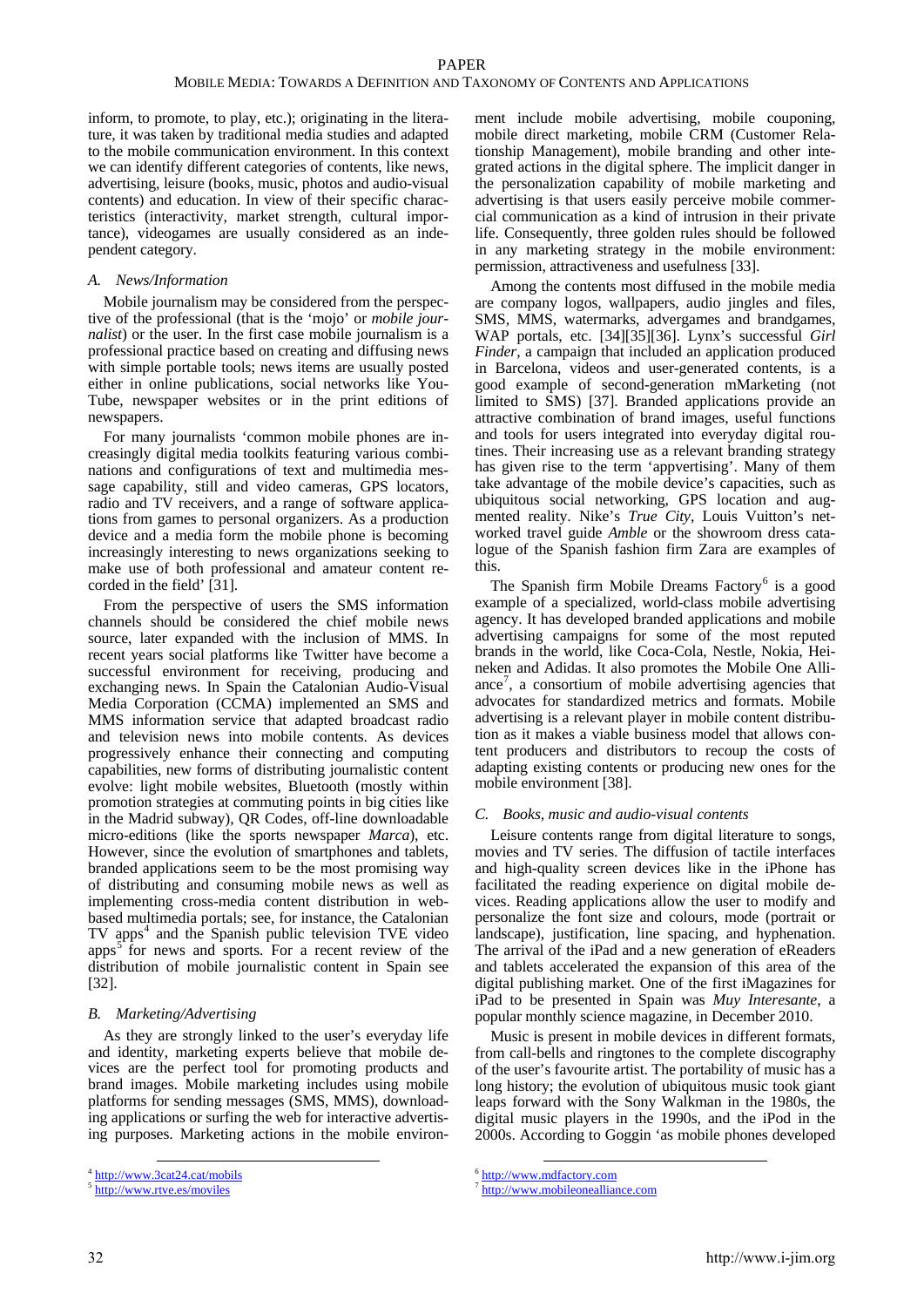in sophistication, especially adopting computer processors, operating systems, applications, and storage capacity, handset companies quickly saw the potential for handsets to be positioned in the portable music player market. Once it was possible for mobile phones to store music (…) companies developed and marketed mobiles as music players' [39].

Audio-visual content includes streaming mobile television and other audio-visual textual productions created to be downloaded or consumed in social media like You-Tube. According to Orgad, mobile television 'receives considerable attention in current debates on new media and communication technologies'; in these forums positions range from 'enthusiastic forecasts (that) suggest an explosion in demand' to discussions and panels about 'The Death of Mobile TV' [40]. Orgad considers that the mobile TV technology 'is mainly at the trial and commercial launch stages. Its development will depend on technological, commercial, social, political, regulatory and other factors that are unclear' [41].

More successful experiences have been the diffusion of mobisodes and other complementary micro-texts connected to larger narrative experiences like TV series, such as *Lost* [42] or *24* [43]. Short formats like trailers, sneak peaks, and music video clips seem to have been born for the mobile media environment. Mobile media have also demonstrated themselves to be an ideal channel for the diffusion of adult content audio-visual productions. *Supervillanos* (2005) is a good example of audio-visual production for mobile devices; produced by Globomedia, the series included 40 episodes of 3' and must be considered the first mobile series of Spanish television.

#### *D. Videogames*

In 1998 Nokia pre-loaded *Snake—*a classic videogame first released during the mid 1970s in arcades—in their phones. Talking about 'mobile gaming' generally includes any videogame played on a mobile phone, smartphone, PDA, handheld computer or portable media player. However, handheld videogame systems such PlayStation Portable or Nintendo DS—that were already in the market long before the arrival of *Snake* to Nokia's terminals—are usually considered under a different content category.

The arrival of the iPod Touch and the iPhone led to the outburst of videogames for mobile devices. Before the current model of application stores was developed, mobile games were usually downloaded via the mobile operator's network or the device creator's online store; in some cases they were also pre-loaded into the mobile handsets when purchased.

The development of mobile videogames has gone hand in hand with the development of the technology inside the devices. The inclusion of digital cameras popularized cell phones and at the same time increased the quality of the screen and the memory. Mobile games took advantage of these technical specifications of the new generation of devices.

<span id="page-4-0"></span>Many mobile games employ the technologies in the device itself (i.e. SMS, MMS, GPRS, camera). According to de Souza e Silva and Hjorth, these urban mobile games that include location identification 'remind us of the pivotal role games play in understanding phenomena around embodiment/disembodiment and mobility/ immobility. As mobility becomes not only a key indicator of material practices but also use of wireless, mobile, portable, and handheld devices is gradually increasing and diversifying across every sector of education, and across both the developed and developing worlds. It is gradually moving from small-scale, short-term trials to larger more sustained and blended deployment' [44].

The platform environment, like the one in Apple's IOS or Google's Android, radically broadened the supply and access to this kind of content and opened up the digitalgame industry to a myriad of small developers and producers.

According to Goggin 'in a little over a decade, mobile gaming has been established as a significant part of contemporary gaming cultures. It has not proven as lucrative as hoped, but in various forms it is firmly established as a central part of mobile phone culture—whether as embedded games on a handset, downloadable games from a portal or premium rate number, or apps' [45]. In this context, Spain is an important actor in the mobile gaming industry  $[46]$ . Companies like Digital Legends have produced sophisticated high-tech games like *Kroll*, one of the first 3D games for the iPhone, or *Bruce Lee Dragon Warrior HD* for the iPad.

## *E. Education*

Like mobile television, educational contents seem to be one of the big challenges and promises of the *new* new media. Compared to other types of learning activity, mobile learning is obviously focused on moving learners:

*We learn across space as we take ideas and learning resources gained in one location and apply or develop them in another. We learn across time, by revisiting knowledge that was gained earlier in a different context, and more broadly, through ideas and strategies gained in early years providing a framework for a lifetime of learning. We move from topic to topic, managing a range of personal learning projects, rather than following a single curriculum [47].* 

Mobile learning can include a broad spectrum of multimedia contents, games, simulations and applications. In the specific case of Spain, an early example of edugaming is *Emergencia 112*, a feature phone game developed in 2006 by a group of medical doctors in cooperation with health authorities designed to teach users first aid techniques.

The taxonomy based on genre/purpose is very popular but, like any other classification, sometimes it is not easy to find a category for hybrid contents. New categories like *infotainment* or *edutainment* are evidence of these tensions.

## III. CONTENT CLASSIFICATION: ORIGINS

As early as 2005, Feldmann [48] introduced a distinction between *specific* and *repurposed* mobile content, which underlies the convergent nature of mobile media. According to Scolari et al. [49] mobile contents can be classified into *specific, adapted* and *non-adapted*. Specific contents are created especially for mobile devices, while adapted contents—which generally come from the web or television—are transformed in order to be distributed through this new channel; finally, non-adapted contents arrive directly to the mobile device without having been

 <sup>8</sup> http://www.digital-legends.com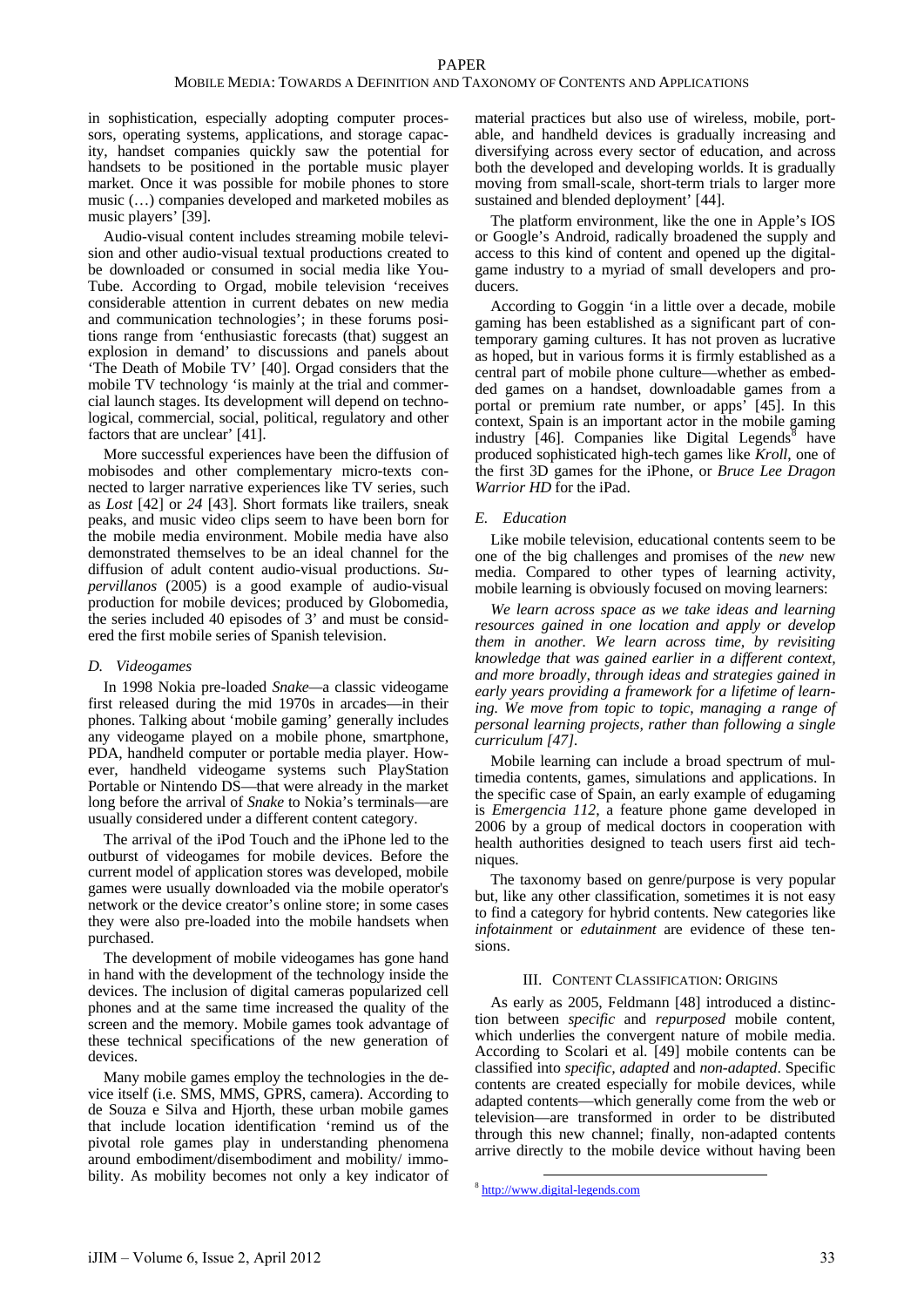transformed. An expanded version of this taxonomy was presented in Feijóo et al. [50]. According to these researchers mobile contents can be classified into four categories that are not mutually exclusive:

- *Adapted,* for existing information (coming from different media) that has been adjusted in order to be displayed and used on a mobile. For example: mobile news, web search adapted to mobiles, mobile mail, etc. Light versions of mobile news portals, like *elmundo.es*, are good examples of this category.
- *Repurposed*, for creative contents that have been reused and adapted to mobility. For example: mobile TV, mobile music, mobile entertainment, etc. Mobile versions of PC or console games are paradigmatic cases of this category.
- *Original* or *specific*, for creative contents that have been designed with mobility in mind. For example: new mobile music, gaming, etc. The first Spanish mobile series, *Supervillanos*, mentioned above, is an example of this.
- *Augmented*, for contents (of any type) that use the additional and specific properties of mobile systems to increase the value and interest of the information for users. For example: location-aware contents. *Padelphone*, for instance, is an application that allows nearby courts to be identified and booked. Similarly, *Farmadroid* is an Android application for locating open pharmacies.

# IV. CONTENT CLASSIFICATION: NARRATIVE STRATEGY

Transmedia storytelling is one of the key processes of contemporary media ecology [51]. According to Jenkins, in the ideal form of transmedia storytelling 'each medium does what it does best—so that a story might be introduced in a film, expanded through television, novels, and comics, and its world might be explored and experienced through game play. Each franchise entry needs to be selfcontained enough to enable autonomous consumption. That is, you don't need to have seen the film to enjoy the game and vice-versa' [52]. Mobile content usually occupies an important place in transmedia strategies, for example, in the diffusion of mobisodes that expand the original content. Experiences like Fox's *24* or ABC's *Lost*  have demonstrated the strength of this kind of audiovisual content for expanding a narrative world and consolidating a brand [53][54]. Transmedia strategies also include the creation of applications, including games like *24: Conspiracy—*or interactive expansions of television content—like *Herod's Lost Tomb* by National Geographic.

From a narratological perspective mobisodes can be classified into *autonomous/dependent* contents. To identify autonomous contents we must ask the following question: Can this mobile content be understood without watching the original television show or movie? If the answer is "yes", then the mobisode is an autonomous content. However, if the mobisode requires that the mother-text is consumed in order to be interpreted, then we're dealing with a dependent content.

<span id="page-5-0"></span>According to Jenkins [55], transmedia storytelling also includes the creation of user-generated contents in platforms like blogs, wikis, etc. These environments should be considered an open-source story-creation machine that allows users to enrich the fictional world usually outside the copyright owner's control. From this perspective, mobile contents can be classified into *official/usergenerated* contents. Official contents are part of the canon, while user-generated contents integrate the heterogeneous world of fandom. Portals like Fanfiction.net<sup>[9](#page-5-0)</sup> have already created a specific interface for accessing fan-made contents from mobile devices.

# V. CONTENT CLASSIFICATION: STORAGE

Mobile contents can be *stored* in a cloud server or they can be *downloaded* on the mobile device. The first generation of mobile contents was mainly designed to be downloaded; however, the diffusion of cloud computing in recent years has expanded this sector of the digital economy. The creation of the Amazon Elastic Compute Cloud (EV2) is a good example of this expansion: even though it is still a retailer, Amazon's share values have more than doubled since it launched its cloud services in 2007 [56]. Apple is also a big player in the cloud game, and services like Google Music, Amazon Cloud Player, Apple iCloud are mutating the ways of consuming media contents [57].

#### VI. APPLICATION CLASSIFICATION: GENRE/PURPOSE

As we have just seen, creating a taxonomy of mobile contents is a complex issue, and we could describe many other oppositions or categories in which mobile contents could be included. In any case, this first taxonomic map of mobile contents could be useful for developing a classification of mobile applications and at the same time refining the definition of both concepts (*content* and *application*).

Applications can also be classified according to their genre or purpose. For example, in October 2011 the Apple App Store had almost half a million applications, which includes any kind of free or paid software for Apple's mobile devices (iPod, iPhone, iPad). These applications are usually organized in 'categories' similarly to other services, like the Android Market. Google's initiative the most important competitor of the Apple App Store had more than 250,000 applications in July 2011, distributed in two large categories: Applications (26 subcategories) and Games (8 sub-categories). Other companies, like Nielsen, have also organized the applications in their reports on the mobile market into categories (see Table I).

As we can see, the genre/purpose classification of the applications generates the same problems as when it is applied to contents: the limits between different applications are not clear and the categories are not standardized. As for contents, even in this case the most usual classifications are just translations of other industries into the mobile domain [61].

9 http://m.fanfiction.net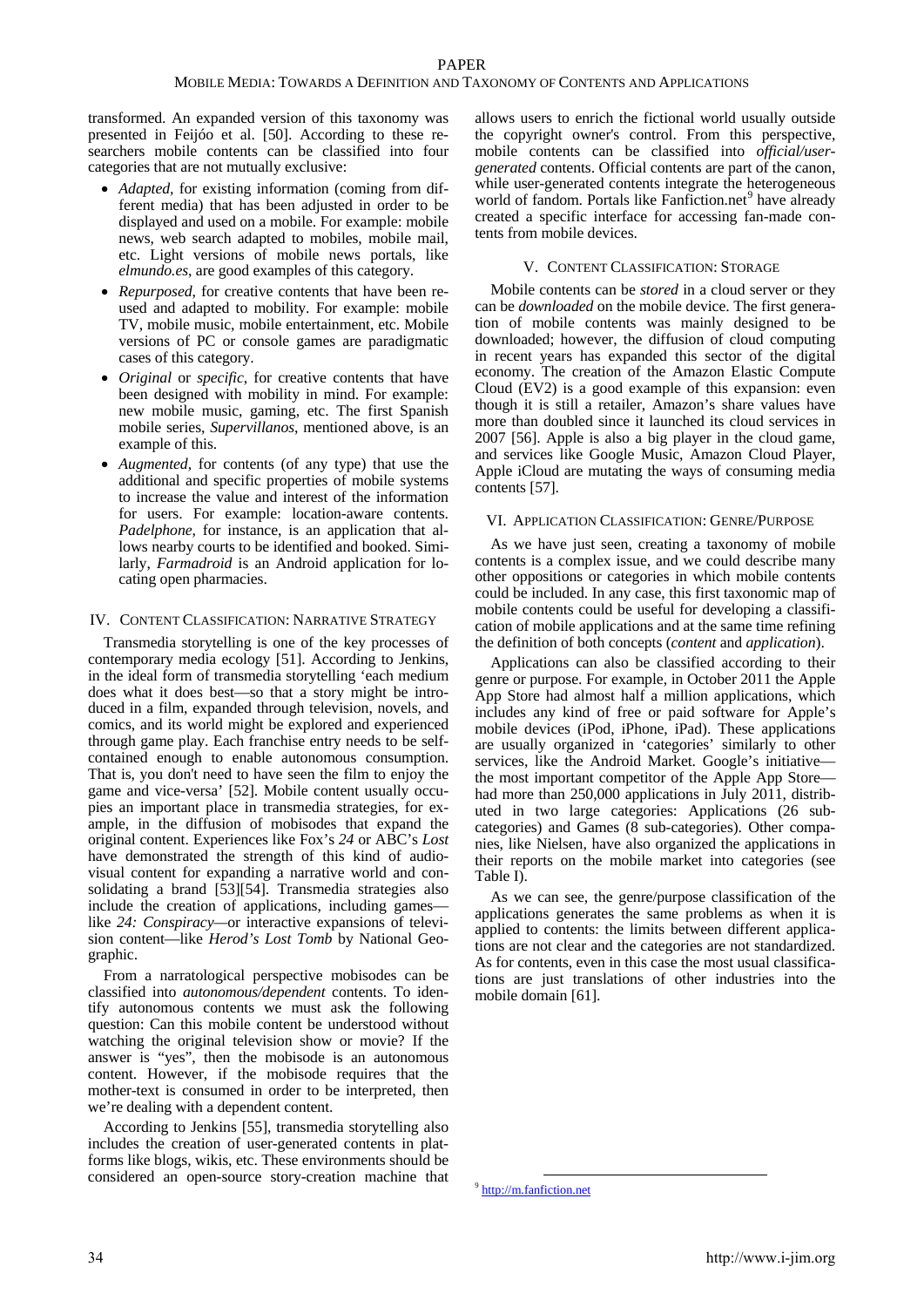| TABLE L                                                     |
|-------------------------------------------------------------|
| APPLICATION CATEGORIES ACCORDING TO APPLE [58], GOOGLE [59] |
| AND NIELSEN [60]                                            |

| <b>Apple's App Store</b> | <b>Android Market</b>                                                                                                  | <b>Nielsen</b>               |
|--------------------------|------------------------------------------------------------------------------------------------------------------------|------------------------------|
| Games                    | Games (Arcade and<br>Action, Racing,<br>Causal, Live Wall-<br>paper, Sports, Brain<br>and Puzzle, Cards<br>and Casino) | Games                        |
| <b>Books</b>             | <b>Books and Reference</b>                                                                                             |                              |
|                          | Libraries and Demo                                                                                                     |                              |
|                          | Comics                                                                                                                 |                              |
| Entertainment            | Entertainment                                                                                                          | Entertainment                |
| Education                | Education                                                                                                              | Education/<br>/Learning      |
| Lifestyle                | Lifestyle                                                                                                              |                              |
| <b>Utilities</b>         | Tools                                                                                                                  |                              |
| Travel                   | <b>Travel and Local</b>                                                                                                | Travel                       |
| Music                    | Music and Audio                                                                                                        | Music                        |
|                          | Communication                                                                                                          | Communication                |
|                          | Media and Video                                                                                                        | Video and movies             |
| Photography              | Photography                                                                                                            |                              |
| <b>Sports</b>            | <b>Sports</b>                                                                                                          | <b>Sports</b>                |
| <b>News</b>              | News and Magazines                                                                                                     | <b>News</b>                  |
|                          | News Weather                                                                                                           |                              |
| Productivity             | Productivity                                                                                                           | Productivity                 |
| Medical                  | Medical                                                                                                                |                              |
| Navigation               | Transportation                                                                                                         | Maps/navigation/<br>/search  |
| Healthcare &<br>Fitness  | <b>Health and Fitness</b>                                                                                              | Household/<br>/Personal care |
| Social Networking        | Social                                                                                                                 | Social Networking            |
| Weather                  | Weather                                                                                                                | Weather                      |
| Finance                  | Finance                                                                                                                | Banking/Finance              |
| <b>Business</b>          | <b>Business</b>                                                                                                        |                              |
|                          | Shopping                                                                                                               | Shopping/retail              |
| Reference                |                                                                                                                        |                              |
|                          |                                                                                                                        | Dining/Restaurant            |
|                          |                                                                                                                        | Food/Drink                   |
|                          | Personalization                                                                                                        |                              |
|                          | Themes                                                                                                                 |                              |
|                          | Widgets                                                                                                                |                              |

# VII. APPLICATION CLASSIFICATION: ORIGINS, NARRATIVE STRATEGY AND STORAGE

The taxonomy based on the origins of the content developed by Feijóo et al. [62] can be adapted to applications:

- *Adapted* or *repurposed*, for applications coming from other devices that have been adjusted for display and use on a mobile. For example, an application originally developed for the Mac like *Keynote* may be adapted to the iPad, or a videogame originally developed for Nokia or iOS can be adapted to Android.
- *Original* or *specific*, for applications that have been designed with mobility in mind, like most of the applications developed in recent years.

 *Augmented*, for applications that use the additional and specific properties of mobile systems (such as location-awareness) to increase the value and interest of the application for users.

The taxonomy based on the narrative strategy can also be applied to certain application categories, for example, games that expand the narrative world of the original product (film, TV series, book, etc.). Applications like *Buenafuente—*an extension of the homonymous Spanish late-night show*—*or *Águila Roja Puzzle—*a game based on the historical fantasy fiction series *Águila Roja—*are good examples of dependent interactive applications that expand a narrative universe.

In terms of storage, mobile applications are usually downloaded and installed in the mobile device, so they should be considered as an interface that connects users and contents situated in the cloud. This connecting function of mobile applications*—*e.g. the *Wired* application is the interface that opens access to the content, in this case *Wired Magazine—*is the key element for reopening the discussion on the definition and the differences between *applications* and *contents*.

# VIII. TOWARDS A GENERAL DEFINITION OF MOBILE CONTENTS AND APPLICATIONS

Since the beginning of the digital era, software applications like *MS Word* and *Adobe Photoshop* have been considered *tools for doing*, while digital contents have been considered *texts for knowing*. The first ones are instruments for accomplishing a task (writing a letter, modifying a photo, etc.) and the second ones are textual units of any kind (written, iconic, multimodal, interactive, etc.) that convey a meaning.

The arrival of a new generation of mobile devices smartphones and especially tablets*—*has led to applications becoming more than just tools for *doing*: they are also involved in distributing contents. In other words, applications take part in the *knowing* process.

The iMagazines born under the umbrella of the iPad are a good example of this extended function of the application: the user downloads an application that has to be fed with new contents every month (week, day). In this context an application is more than computer software designed to help the user to perform a task or to solve a problem: an application is also an interface that increasingly connects the users with the contents. Since the interface-application participates in creating the sense of the text*—*it is not the same to read an article in the printed edition as it is to read it on the iPad touch-screen*—*we could say that the application shares some characteristics with the content [63][64][65][66].

In this context we can re-organize the classical division between applications (doing) and contents (knowing) and consider the mobile apps as an *interface* that connects the users with *contents* for knowing and *tools* for doing. The *contents* could be written texts, images, videos, multimodal and/or interactive. As we have shown, these contents can be classified according to their genre (information, marketing, etc.), origin (adapted, specific, etc.) or narrative strategy (autonomous, dependent, etc.). The mobile application is the place where the user meets and interacts with the content.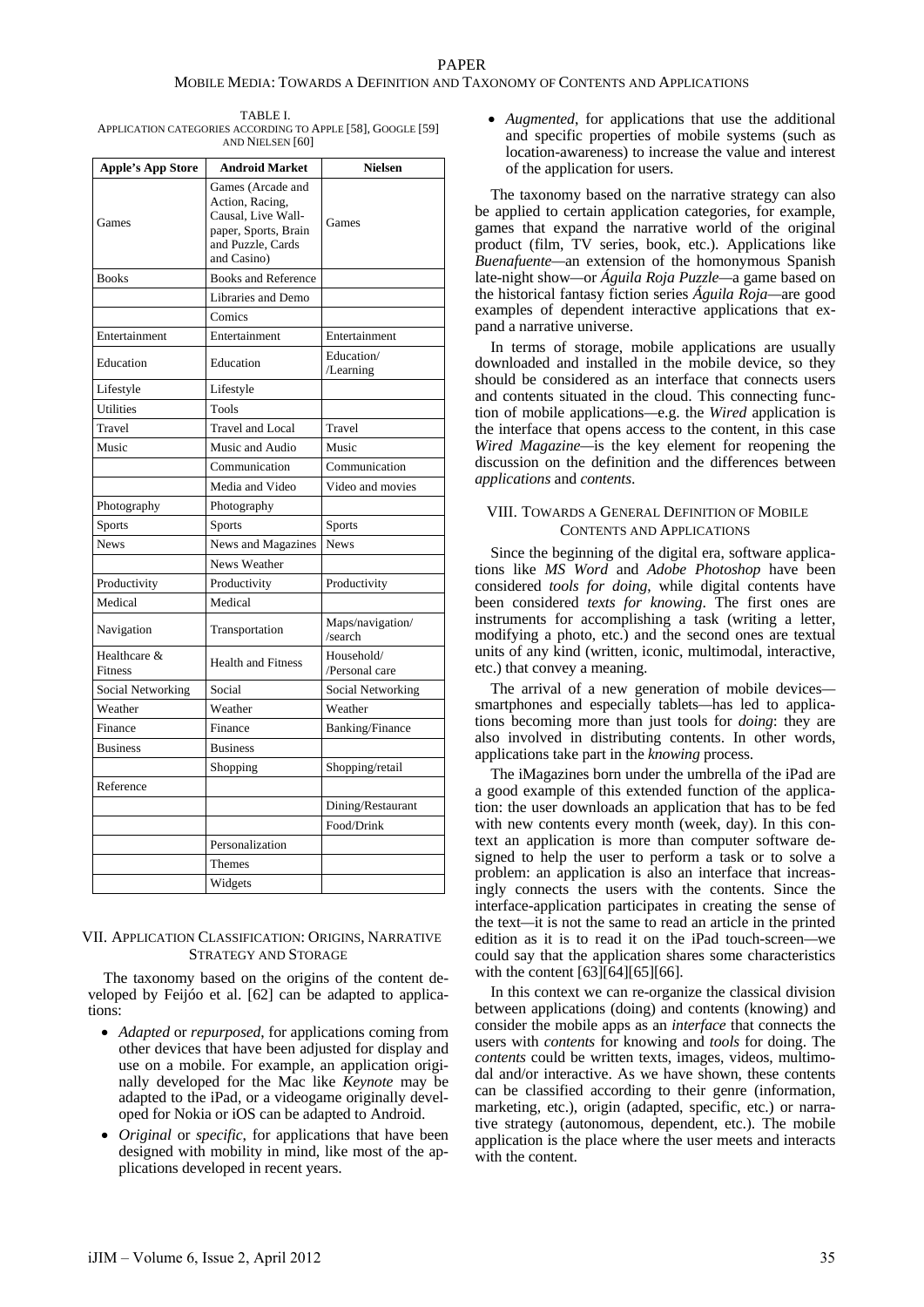*Tools* are any piece of software designed for accomplishing a specific task, like sending an email, writing a text or creating a multimedia presentation. A taxonomy of *tools* can be developed following different criteria, like genre/purpose (the most popular classification), narrative strategy or origin. The mobile application is the place where the user interacts with the tool to accomplish the task.

Between the tools and the contents there is a series of hybrid environments*—*like the social network clients (*Facebook, Echofon, Foursquare, Twitterlator*, etc.)*—*that integrate characteristics of both of them (tools for doing and contents for knowing). Some tools directly related to shared content production and diffusion*—*i.e. social networks*—*are acquiring a complex multifunctional dimension that prefigures them as a sort of meta-tool or even a new kind of multi-device platform (Facebook is a good example of this, and Google+ seems to be going in the same direction). This could also be part of an observable trend towards multi-device coherent platforms (performing the functional and aesthetic fusion between Chrome and Android or between IOs and Lionhead) [67].

Another property that characterizes applications is the fact that they are downloaded in the mobile device; similarly, tools must also be downloaded, while contents may be downloaded or consumed in streaming (from the cloud). However, this difference is rapidly disappearing because consolidated platforms like Google/Android and Apple/IOs are pushing applications into the cloud, which also makes things easier for developers and content produces, and favours homogeneity in a fragmented environment [68].

Beyond tools and contents we can identify a complex set of relationships with other technological systems: the media system, the World Wide Web, cloud computing and the general digital technology system (See Figure 1).

# IX. CONCLUSIONS

Mobile communication is an emerging area of the media ecology and at the same time one of the most challenging research fields of media studies. The field is so effervescent that any theoretical approach must be reviewed every few months. It is therefore not so easy to develop concepts, categories and taxonomies: the mobile market introduces new devices, applications and products every week, and any one of these could be a disruptive element in the mobile ecosystem.

In this paper we have defined and classified mobile applications and contents considering the latest technological developments in the field. The explosion of tablets, new interactive contents and applications into the market has theoretical consequences that we have discussed in this article. Considering the dynamics of the mobile ecology, any definition and taxonomy must be kept under constant scientific surveillance because new developments can destabilize the theoretical discourse at any moment.

#### **REFERENCES**

[1] T. O'Reilly, *What Is Web 2.0 Design Patterns and Business Models for the Next Generation of Software*, 2005. Online version: [http://www.oreillynet.com/pub/a/oreilly/tim/news/2005/09/30/wha](http://www.oreillynet.com/pub/a/oreilly/tim/news/2005/09/30/what-is-web-20.html) [t-is-web-20.html](http://www.oreillynet.com/pub/a/oreilly/tim/news/2005/09/30/what-is-web-20.html)



Figure 1. Applications, contents and tools

- [2] C.A. Scolari, H. Navarro, I. García, H. Pardo Kuklinski and J. Soriano, "The Barcelona Mobile Cluster:Actors, Contents and Trends", *International Journal of Interactive Mobile Technologies,* vol. 3 (3), pp. 47-54, 2009. Online version: [http://online](http://online-journals.org/i-jim/article/view/814)[journals.org/i-jim/article/view/814](http://online-journals.org/i-jim/article/view/814)
- [3] G. De Prato, C. Feijóo, D. Nepelski, M. Bogdanowicz, and J.P. Simon, *Born digital / Grown digital. Assessing the future competitiveness of the EU videogame software industry.* Luxembourg: Institute for Prospective Technological Studies. European Commission, 2010.
- [4] A. Jaokar and A. Gatti, *Open mobile. Understanding the impact of open Mobile: implications for telecoms/devices, web, social networks, media and personal privacy*. London: Futuretext, 2010.
- [5] R.K. Logan and C.A. Scolari, "mCommunication. The emergence of mobile communication within the media ecosystem", *Explorations in Media Ecology (EME),* vol. 2010, pp. 169–184, 2010.
- [6] M. Featherstone**,** "Ubiquitous Media: An Introduction*", Theory, Culture & Society* 26(2–3), p. 2, 2009. [http://dx.doi.org/10.1177/](http://dx.doi.org/10.1177/0263276409103104) [0263276409103104](http://dx.doi.org/10.1177/0263276409103104)
- [7] R.K. Logan and C.A. Scolari, op. cit.
- [8] C.A. Scolari, "Media Ecology. Map of a theoretical niche", *Quaderns del CAC,* 34, vol. XIII (1), pp. 157-25, 2010. Online version: [http://www.cac.cat/pfw\\_files/cma/recerca/quaderns\\_cac/Q34\\_Scol](http://www.cac.cat/pfw_files/cma/recerca/quaderns_cac/Q34_Scolari_EN.pdf)
- [ari\\_EN.pdf](http://www.cac.cat/pfw_files/cma/recerca/quaderns_cac/Q34_Scolari_EN.pdf)  [9] M. Featherstone, op. cit., p. 3.
- [10] SMS. (n.d.). In *Wikipedia*. Retrieved October 12, 2011, from <http://en.wikipedia.org/wiki/SMS>
- [11] S. Jensen, "Default thinking: why mobile services are setup to fail". In R. Harper, L. Palen, and A. Taylor, Eds. *The inside text: social, cultural and design perspectives on SMS*, London: Springer, 2005.
- [12] C. Feijóo, J.L. Gómez-Barroso and S. Ramos, "Los medios de comunicación en Internet móvil: la televisión como modelo aún pendiente de éxito", *El Profesional de la Información*, 19(6), pp. 637-644, 2010.
- [13] C. Feijóo and J.L. Gómez-Barroso, "Factores clave en el acceso móvil a contenidos", *El Profesional de la Información*, 18(2, March-April, pp. 145-154, 2009.
- [14] J.M. Aguado and I.J. Martínez, "From Mobile Phones to Mobile Media: Current Developments in Mobile Phone-Based Cultural Consumption", *Mobile Media 2007,* G. Goggin and L. Hjorth, Eds. Sydney: University of New South Wales, pp. 47-57, 2007.
- [15] C. Feijóo, I. Maghiros, F. Abadie and J.L. Gómez-Barroso, "Exploring a heterogeneous and fragmented digital ecosystem: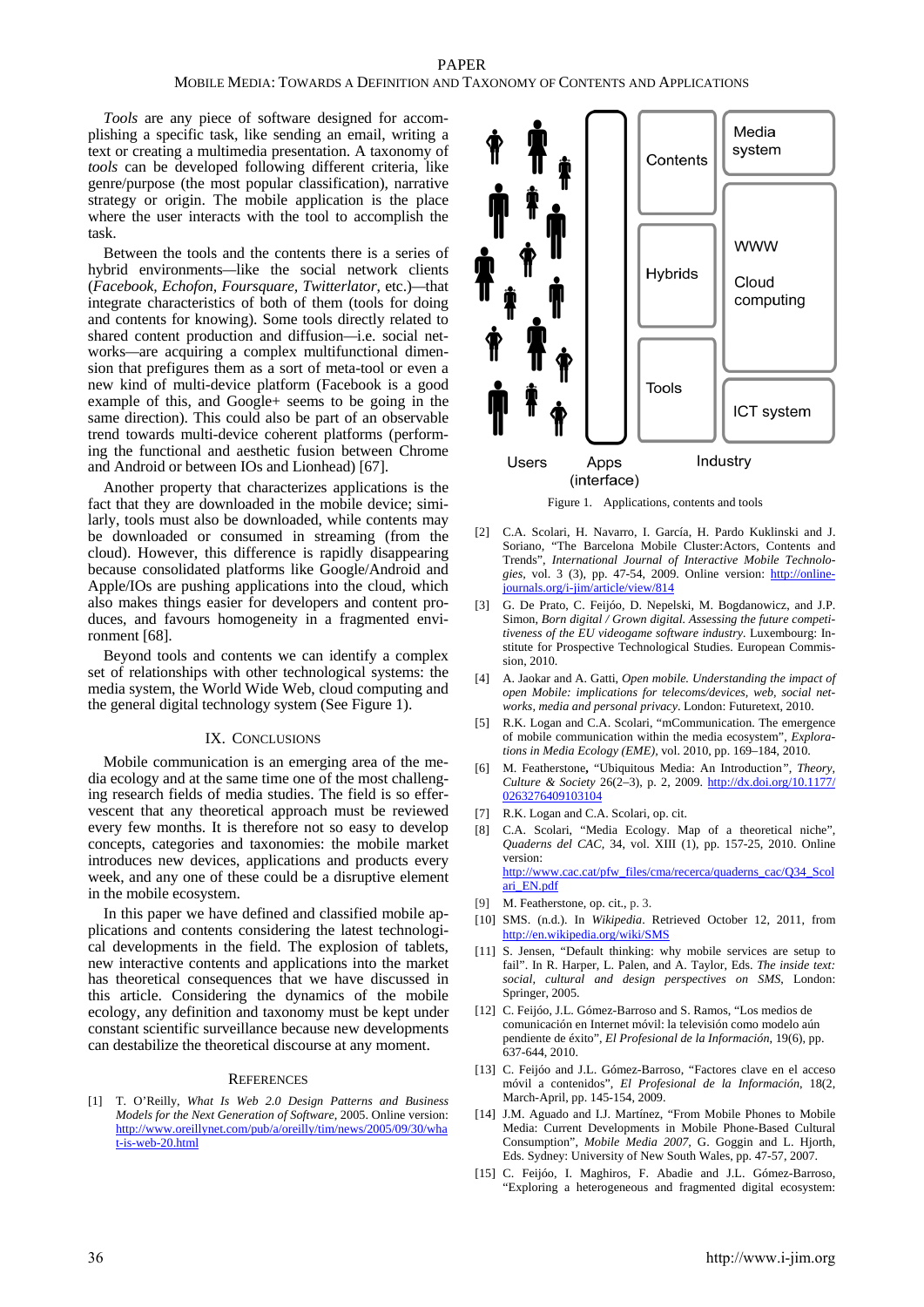Mobile content", *Telematics and Informatics*, 26(3) August 2009, pp. 282-292<http://dx.doi.org/10.1016/j.tele.2008.11.009>

- [16] C. Feijóo, I. Maghiros, F. Abadie and J.L. Gómez-Barroso, op. cit., p. 4.
- [17] P. Ballon, P., "The platformisation of the European mobile industry", *Communications & Strategies* (75), pp. 15-34, 2009.
- [18] Apple Special Event October, 4 2011. Online video: [http://events.apple.com.edgesuite.net/11piuhbvdlbkvoih10/event/i](http://events.apple.com.edgesuite.net/11piuhbvdlbkvoih10/event/index.html) [ndex.html](http://events.apple.com.edgesuite.net/11piuhbvdlbkvoih10/event/index.html)
- [19] Nickinson, P. "Android Market now has more than a quartermillion applications", *AndroidCentral*, posted on July, 14 2011 [http://www.androidcentral.com/android-market-now-has-more](http://www.androidcentral.com/android-market-now-has-more-quarter-million-applications)[quarter-million-applications](http://www.androidcentral.com/android-market-now-has-more-quarter-million-applications)
- [20] M. Dorf, M. *Android Market Versus Apple App Store*, posted on May 10, 2010 [http://ezinearticles.com/?Android-Market-Versus-](http://ezinearticles.com/?Android-Market-Versus-Apple-App-Store&id=4266917)[Apple-App-Store&id=4266917](http://ezinearticles.com/?Android-Market-Versus-Apple-App-Store&id=4266917)
- [21] J.L. Johansen, *Google's mismanagement of the Android Market*, posted on June, 27, 2010 [http://nanocr.eu/2010/06/27/googles](http://nanocr.eu/2010/06/27/googles-mismanagement-of-the-android-market)[mismanagement-of-the-android-market](http://nanocr.eu/2010/06/27/googles-mismanagement-of-the-android-market)
- [22] M. Wehner, *Apple approves its 500,000th app, but do you care?,* posted on May 24, 2011 [http://news.yahoo.com/blogs/technology](http://news.yahoo.com/blogs/technology-blog/apple-approves-500-000th-app-care-160140999.html)[blog/apple-approves-500-000th-app-care-160140999.html](http://news.yahoo.com/blogs/technology-blog/apple-approves-500-000th-app-care-160140999.html)
- [23] R. Wauters, "Android To Surpass Apple's App Store In Size By August 2011", *TechCrunch*, posted on May, 5 2011 [http://techcrunch.com/2011/05/05/android-to-surpass-apples-app](http://techcrunch.com/2011/05/05/android-to-surpass-apples-app-store-in-size-in-august-2011-report-exclusive/)[store-in-size-in-august-2011-report-exclusive/](http://techcrunch.com/2011/05/05/android-to-surpass-apples-app-store-in-size-in-august-2011-report-exclusive/)
- [24] Pingdom, *The mobile app divide: Free rules on Android, paid rules on iPhone*, posted on August 27, 2010 [http://royal.pingdom.com/2010/08/27/the-mobile-app-divide-free](http://royal.pingdom.com/2010/08/27/the-mobile-app-divide-free-rules-on-android-paid-rules-on-iphone)[rules-on-android-paid-rules-on-iphone](http://royal.pingdom.com/2010/08/27/the-mobile-app-divide-free-rules-on-android-paid-rules-on-iphone)
- [25] G. Googin, *Global Mobile Media,* London: Routledge, 2010, p. 121.
- [26] Application. (n.d.). In *Wikipedia*. Retrieved October 12, 2011, from<http://en.wikipedia.org/wiki/application>
- [27] Content. (n.d.). In *Wikipedia*. Retrieved October 12, 2011, from <http://en.wikipedia.org/wiki/content>
- [28] J.M. Aguado, C. Feijóo and I. Martínez (2010) "Mobile Ecosystem and Digital Content: Keys for a Personal, Social and Ubiquitous Internet", in *Business Models for a Digital Economy: The Value of Content*, Pamplona: University of Pamplona (Spain), 2010.
- [29] C. Feijóo, I. Maghiros, F. Abadie and J.L. Gómez-Barroso, op. cit.
- [30] I.J. Martínez and J.M. Aguado, "Conceptual and Operative Aspects of e-Merchandising", *International Journal of Internet Marketing and Advertising* (4) 2/3, 197-212, 2008.
- [31] D. Cameron, "Mobile journalism: a snapshot of current research and practice". Paper presented at The End of Journalism? Technology, Education and Ethics Conference, University of Bedfordshire, UK, 17th-18th October 2008, p. 5. Online version: <http://theendofjournalism.wikidot.com/davidcameron>
- [32] J.M. Aguado and A. Castellet, "Contenidos informativos en el ecosistema móvil: horizontes y desafíos". In M.A. Cabrera (Ed.) *Evolución Tecnológica y Cibermedios*. Sevilla: Comunicación Social Ediciones, 2010, pp. 129-146.
- [33] J.M. Aguado and I.J. Martínez, "Mobile Media Implicit Cultures: Towards a Characterization of Mobile Entertainment and Advertising in Digital Convergence Landscape", *Observatorio OBS\**, 3/1, 2009, pp. 78-93.
- [34] T. Ahonen, T. Kasper and S. Melkko, *3G Marketing: Communities and Strategic Partnerships,* Chichester: John Wiley and Sons, 2004. <http://dx.doi.org/10.1002/0470011181>
- [35] R. Mathieson, *Branding Unbound; The Future of Advertising, Sales, and the Brand Experience in the Wireless Age*, New York: Amacom, 2005.
- [36] T. Weiss, *Mobile Strategies: Understanding Wireless Business Models, MVNOs and the Growth of Mobile Content*, London: Futuretext, 2006.
- [37] C.A. Scolari, H. Navarro, I. García, H. Pardo Kuklinski and J. Soriano, op. cit.
- [38] C. Feijóo, J.L. Gómez-Barroso and I.J. Martínez, "Nuevas vías para la comunicación empresarial: publicidad en el móvil", *El Profesional de la Información*, 19/2, 2010, pp. 140-148.
- [39] G. Googin, *Global Mobile Media,* London: Routledge, 2010, p. 97.
- [40] S. Orgad, "Mobile TV. Old and New in the Construction of an Emergent Technology", *Convergence*, vol 15(2), pp. 197, 2009. <http://dx.doi.org/10.1177/1354856508101583>
- [41] Ibidem, p. 198
- [42] C.A. Scolari, "Narrativa transmediática, estrategias cross-media e hipertelevisión", *Lostología. Estrategias para entrar y salir de la isla,* A. Piscitelli, C.A. Scolari and C. Maguregui, Buenos Aires: Ed. Cinema, 2011.
- [43] C.A. Scolari, "Transmedia Storytelling. Implicit consumers, narrative worlds and branding in contemporary media production", *International Journal of Communication*, vol. 3, pp. 586- 606, 2009. Online version:

<http://ijoc.org/ojs/index.php/ijoc/article/view/477>

- [44] A. de Souza e Silva and L. Hjorth, "Playful Urban Spaces: A Historical Approach to Mobile Games", *Simulation & Gaming*, vol. 40: 5, p. 10, 2009.
- [45] G. Goggin, op. cit., p. 97.
- [46] C.A. Scolari, H. Navarro, I. García, H. Pardo Kuklinski and J. Soriano, op. cit.
- [47] M. Sharples, J. Taylor and G. Vavoula, "Towards a Theory of Mobile Learning". In H. van der Merwe & T. Brown, *Mobile Technology: The Future of Learning in Your Hands*, mLearn 2005, 4th World Conference on mLearning, Cape Town, 25-28 October 2005. Cape Town: mLearn 2005 Online version: [www.compassproject.net/sadhana/teaching/readings/sharplesmobi](http://www.compassproject.net/sadhana/teaching/readings/sharplesmobile.pdf) [le.pdf](http://www.compassproject.net/sadhana/teaching/readings/sharplesmobile.pdf)
- [48] V. Feldmann, *Leveraging Mobile Media. Cross-Media Strategy and Innovation Policy for Mobile Media Communication*. Heidelberg-New York, Physica Verlag, 2005.
- [49] C.A. Scolari, H. Navarro, I. García, H. Pardo Kuklinski and J. Soriano, op. cit.
- [50] C. Feijóo, I. Maghiros, F. Abadie and J.L. Gómez-Barroso, op. cit.
- [51] H. Jenkins, *Convergence Culture. Where old and new media collide*, New York: NYU Press.
- [52] H. Jenkins, "Transmedia Storytelling. Moving characters from books to films to video games can make them stronger and more compelling", *Technology Review,* January, 15 2003. Online version: <http://www.technologyreview.com/Biotech/13052/>
- [53] C.A. Scolari, 2009, op. cit.
- [54] C.A. Scolari, 2011, op. cit.
- [55] H. Jenkins, 2006, op. cit.
- [56] D. Blankenhorn, "Amazon Is Still a Retailer", *Seeking Alpha,* june 17, 2011. Online version: [http://seekingalpha.com/article/275498](http://seekingalpha.com/article/275498-amazon-is-still-a-retailer) [amazon-is-still-a-retailer](http://seekingalpha.com/article/275498-amazon-is-still-a-retailer)
- [57] P. Boutin, "Amazon's and Google's Cloud Services Compared", *Gadgetwise,* June 6, 2011. Online version: [http://gadgetwise.blogs.nytimes.com/2011/06/06/amazons-and](http://gadgetwise.blogs.nytimes.com/2011/06/06/amazons-and-googles-cloud-services-compared)[googles-cloud-services-compared](http://gadgetwise.blogs.nytimes.com/2011/06/06/amazons-and-googles-cloud-services-compared)
- [58] App Store Metrics: Application Category Distribution, July, 2011. Online version:
- <http://148apps.biz/app-store-metrics/?mpage=catcount> [59] AndroLib application categories, July, 2011. Online version:
- <http://www.androlib.com/android.category.applications-j.aspx> [60] Nielsen Wire, *Play Before Work: Games Most Popular Mobile*
- *App Category in US,* July 6, 2011. Online version: [http://blog.nielsen.com/nielsenwire/online\\_mobile/games-most](http://blog.nielsen.com/nielsenwire/online_mobile/games-most-popular-mobile-app-category/)[popular-mobile-app-category/](http://blog.nielsen.com/nielsenwire/online_mobile/games-most-popular-mobile-app-category/)
- [61] C. Feijóo, I. Maghiros, F. Abadie and J.L. Gómez-Barroso, op. cit.
- [62] Ibidem.
- [63] C.A. Scolari, "Towards a semio-cognitive theory of HCI". In *Extended abstracts of the ACM CHI 2001 Conference*, 8586. New York: ACM Press.
- [64] C.A. Scolari, *Hacer Clic. Hacia una sociosemiotica de las interacciones digitales*. Barcelona: Gedisa, 2004.
- [65] C.A. Scolari, "The sense of the interface: applying Semiotics to HCI research", *Semiotica*, vol. 177, 2009, pp. 1-27. <http://dx.doi.org/10.1515/semi.2009.067>
- [66] J.M. Aguado, C. Feijóo and I.M. Martínez, op. cit.